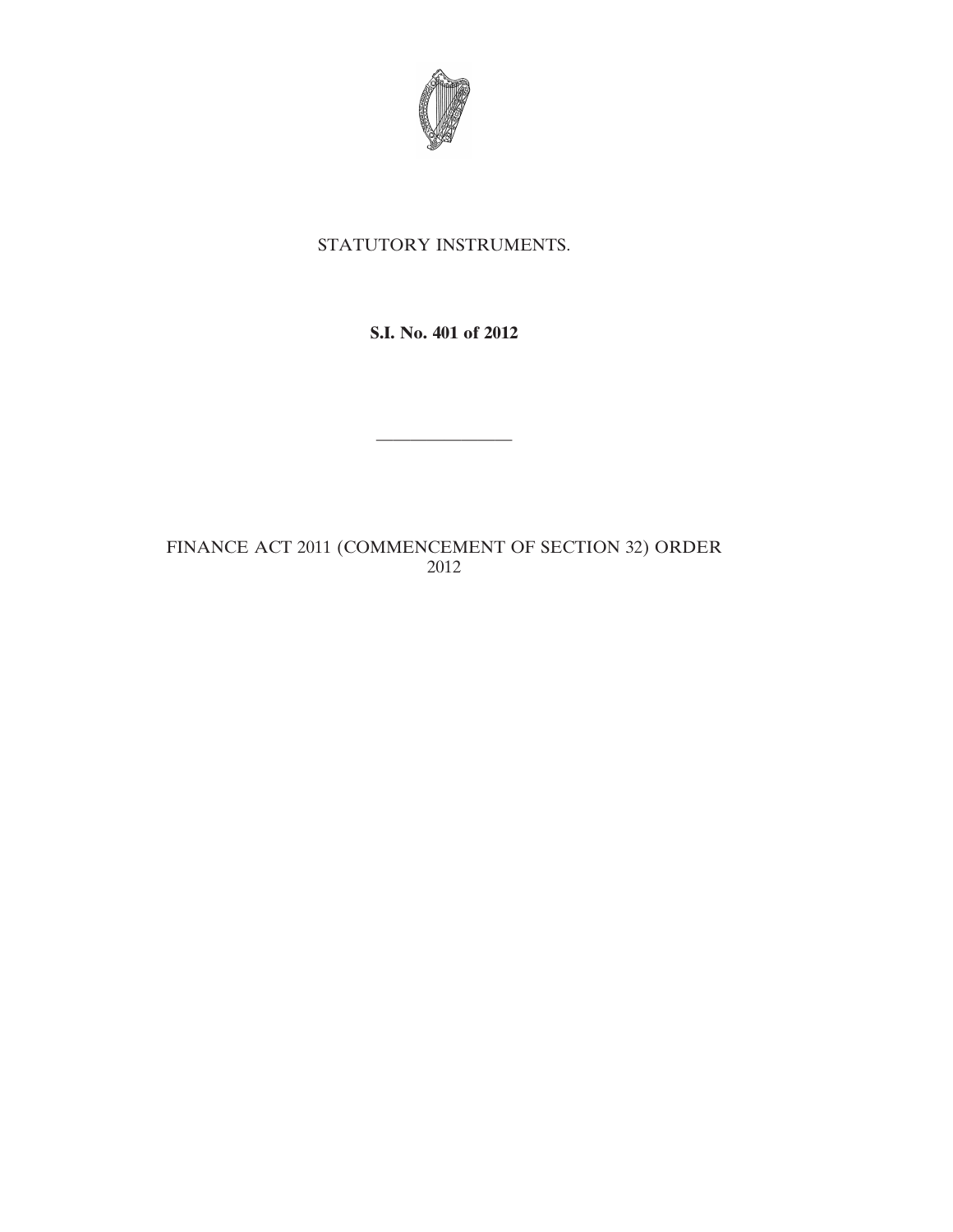#### FINANCE ACT 2011 (COMMENCEMENT OF SECTION 32) ORDER 2012

I, MICHAEL NOONAN, Minister for Finance, in exercise of the powers conferred on me by section 32(2) of the Finance Act 2011 hereby order as follows:

1. This Order may be cited as the Finance Act 2011 (Commencement of Section 32) Order 2012.

2. The day of the making of this Order is appointed as the day on which section 32 of the Finance Act 2011 (No. 6 of 2011) comes into operation.



MICHAEL NOONAN, Minister for Finance.

*Notice of the making of this Statutory Instrument was published in "Iris Oifigiúil" of* 23*rd October*, 2012.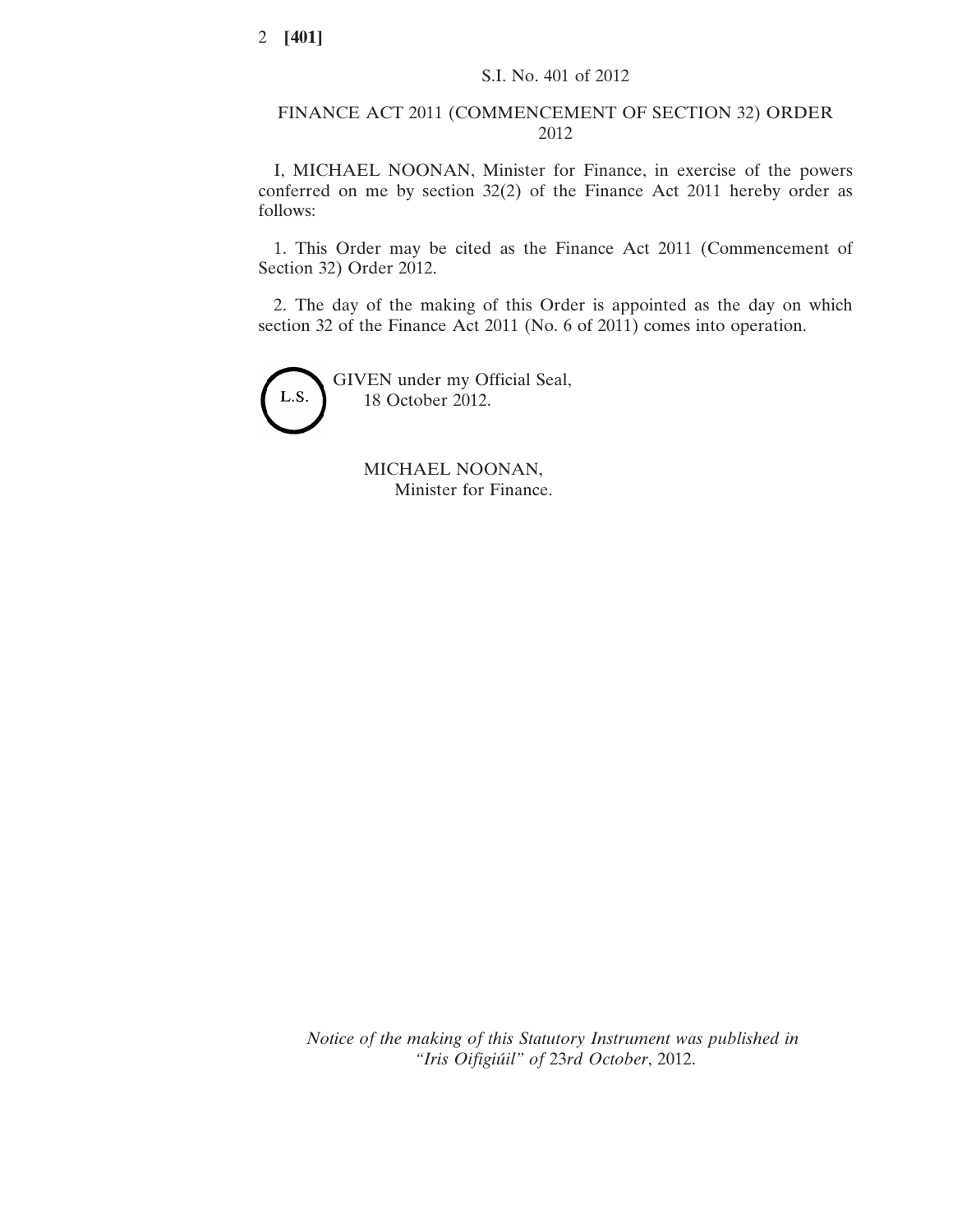**[401]** 3

#### EXPLANATORY NOTE

*(This note is not part of the Instrument and does not purport to be a legal interpretation.)*

This Order commences subsections  $1(a)$ ,  $1(b)$ , and  $1(c)$  of section 32 of the Finance Act 2011 and thereby extends the scheme of film relief provided for under Section 481 of the Taxes Consolidation Act 1997 from 31 December 2012 to 31 December 2015.